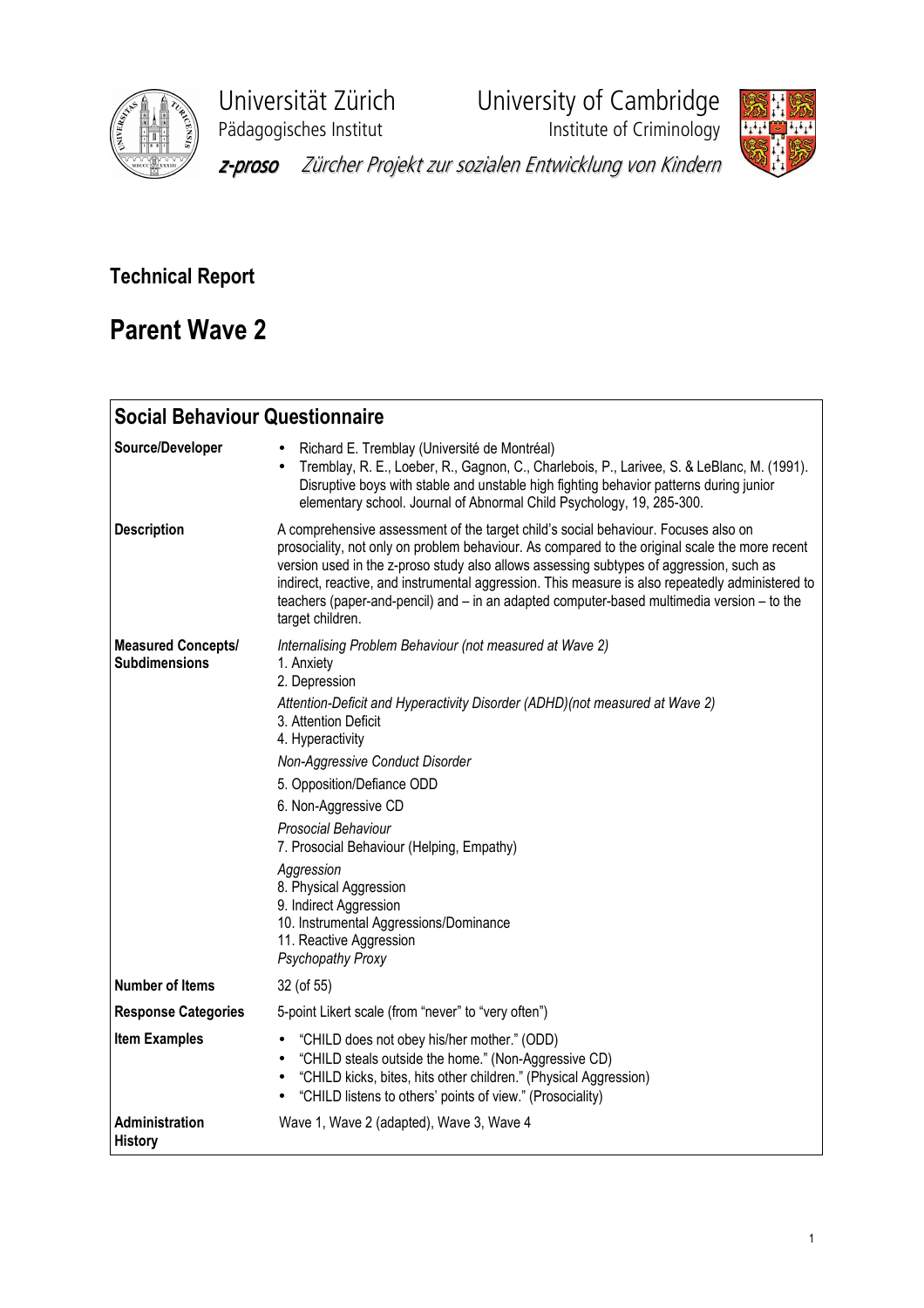## Social Behaviour Questionnaire – Subscale "Opposition/Defiance Subscale (ODD)"

#### Variable • 5-point Likert scale

### Values

- 1- never 2- rarely
- 3- sometimes
- 4- often
- 5- very often
- 7- Does not apply (MISSING)
- 8- Don't know/ Can't remember (MISSING)
- 9- No answer/ Answer refused (MISSING)

### 11,12,13,14,15 Erroneous coding of the interviewer 722 (P2\_12010\_5 and P2\_12010\_6)

### Variable Wordi

| Vallavic<br>Wording & | Variable Name  | Label               | Wordina                                                       | Missings (%) |
|-----------------------|----------------|---------------------|---------------------------------------------------------------|--------------|
| Case                  | P2 12010 4     | Opposition/Defiance | <childname> is disobedient at school/kindergarten</childname> | $(1.4\%)$    |
| <b>Summary</b>        | P2 12010 5     | Opposition/Defiance | <childname> doesn't obey his/her mother</childname>           | $(2.9\%)$    |
|                       | P2 12010 6     | Opposition/Defiance | <childname> doesn't obey his/her father</childname>           | $(6.0\%)$    |
|                       | P2 12010 7     | Opposition/Defiance | <childname> ignores you when you say something</childname>    | $(0.0\%)$    |
|                       | Total N = 1191 |                     |                                                               |              |

### Descriptive **Statistics**

| Variable<br>Name | Label                     | Mean | <b>Standard</b><br><b>Deviation</b> | Min. | Max. | <b>Skewness</b> | <b>Kurtosis</b> | Item-Scale<br>Correlation | $\alpha$ If Item<br>Removed<br>$(\alpha = .710)$ |
|------------------|---------------------------|------|-------------------------------------|------|------|-----------------|-----------------|---------------------------|--------------------------------------------------|
| P2 12010 4       | Opposition/Defian<br>ce   | .51  | .715                                |      | 5    | 1.43            | 2.14            | .343                      | .728                                             |
| P2 12010 5       | Opposition/Defian<br>ce 2 | 2.28 | .875                                |      | 5    | .124            | $-460$          | .629                      | .561                                             |
| P2 12010 6       | Opposition/Defian<br>ce 3 | 2.03 | .889                                |      | 5    | .486            | $-0.302$        | .543                      | .618                                             |
| P2 12010 7       | Opposition/Defian<br>ce 4 | 2.26 | .928                                |      | 5    | .230            | $-0.500$        | .485                      | .657                                             |

#### Sum Index Opposition/Defiance (ODD) Subscale (P2\_ODD)

Descriptiv **Statistics** 

|                  |      |      | <b>Standard</b>  |       |       | Skew-   |          |    | ANOVA |      |  |
|------------------|------|------|------------------|-------|-------|---------|----------|----|-------|------|--|
| Group            | N    | Mean | <b>Deviation</b> | Min.  | Max.  | ness    | Kurtosis | df | F     | р    |  |
| Full sample      | 1157 | 1.02 | .625             | .000  | 4.00  | .251    | $-0.36$  |    |       |      |  |
| Gender           |      |      |                  |       |       |         |          |    | 10.76 | .001 |  |
| Girls            | 553  | .962 | .597             | .000  | 3.00  | .198    | $-264$   |    |       |      |  |
| Boys             | 604  | 1.08 | .645             | .000  | 4.00  | .257    | .060     |    |       |      |  |
| Treatment        |      |      |                  |       |       |         |          | 3  | 1.29  | .277 |  |
| Control          | 309  | 1.03 | .594             | .000  | 2.50  | $-0.34$ | $-617$   |    |       |      |  |
| Triple P         | 274  | 1.05 | .647             | .000  | 2.75  | .086    | $-493$   |    |       |      |  |
| PATHS            | 323  | 1.05 | .626             | .000  | 4.00  | .602    | 1.12     |    |       |      |  |
| Combination      | 251  | .958 | .638             | .000  | 3.00  | .308    | -.364    |    |       |      |  |
| Language         |      |      |                  |       |       |         |          | 8  | 24.09 | .000 |  |
| German           | 789  | 1.17 | .571             | .000  | 4.00  | .279    | .496     |    |       |      |  |
| Albanian         | 69   | .599 | .561             | .000  | 2.25  | .770    | .028     |    |       |      |  |
| Bos./Cro./ Serb. | 85   | .595 | .573             | .000  | 2.25  | .666    | $-530$   |    |       |      |  |
| English          | 18   | 1.10 | .574             | .000  | 2.00  | $-662$  | $-051$   |    |       |      |  |
| Italian          | 17   | 1.18 | .617             | .000  | 2.50  | .045    | .430     |    |       |      |  |
| Portuguese       | 70   | .777 | .648             | .000? | 2.50? | .730    | .067     |    |       |      |  |
| Spanish          | 46   | .920 | .607             | .000  | 2.00  | $-027$  | -.978    |    |       |      |  |
| Tamil            | 48   | .516 | .687             | .000  | 3.00  | 1.88    | 3.92     |    |       |      |  |
| Turkish          | 15   | .617 | .399             | .000  | 1.50  | .434    | .474     |    |       |      |  |

Comments:

1) The scale has been constructed by taking the average of all the variables. The maximum number of missing values allowed was 1. For the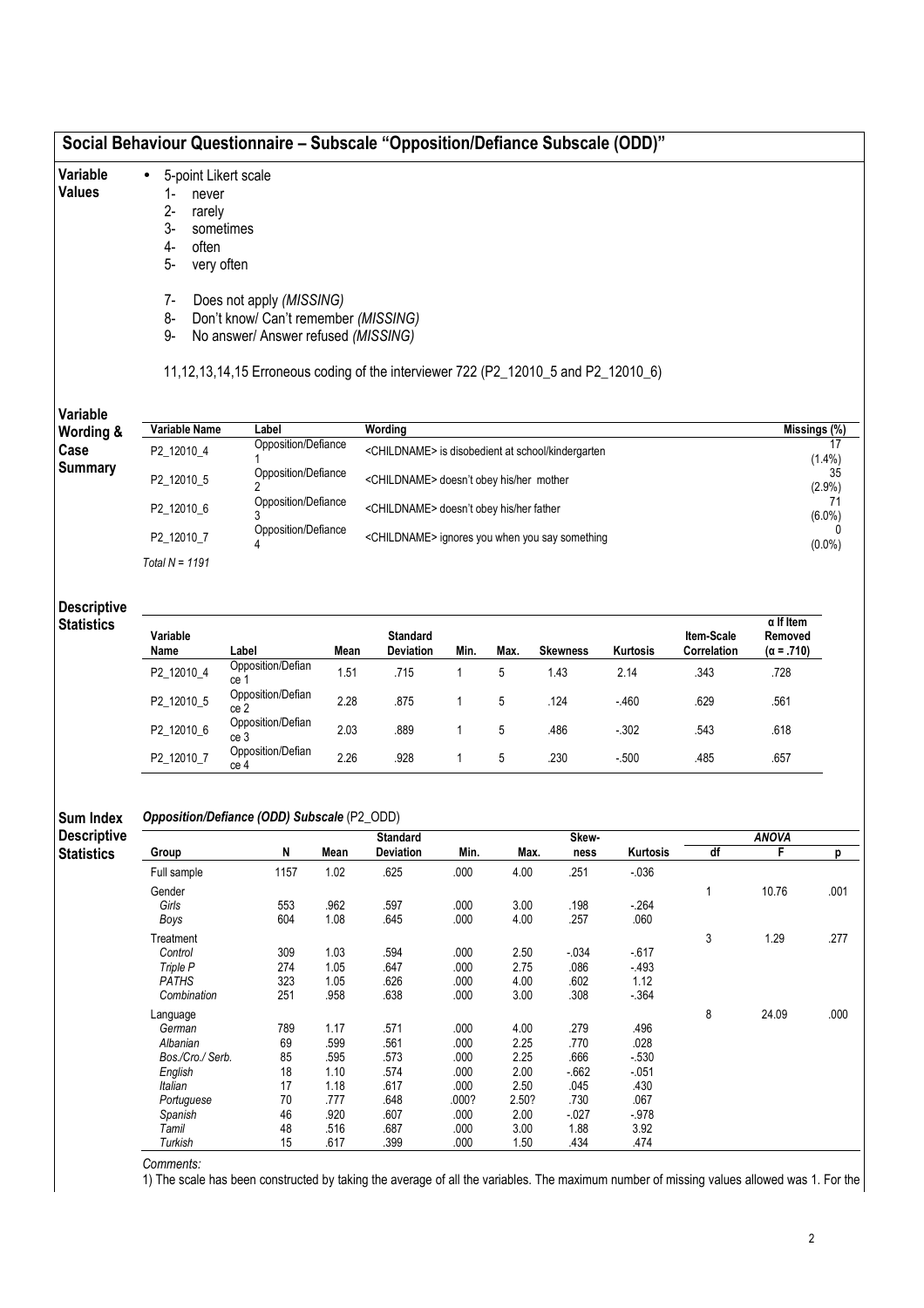purpose of rescaling, 1 has been subtracted from the total scale.

2) The results of the ANOVA are highly significant for the gender groups ( $F(1,1155)$  =10.76,  $p$ <.01) and the language groups ( $F(8,1148)$ = $24.09$ ,  $p$ <.001). ANOVA yielded no significant results for the treatment groups ( $F(3,1153)$  =1.29,  $p$ >.05).

|                                   | Correlations Opposition/Defiance (ODD) Subscale (P2_ODD) |                     |                  |              |                  |                                     |            |                  |                  |            |  |  |  |
|-----------------------------------|----------------------------------------------------------|---------------------|------------------|--------------|------------------|-------------------------------------|------------|------------------|------------------|------------|--|--|--|
| with<br><b>Subscales</b><br>& DVs | Variable                                                 | Full<br>Sample<br>N |                  |              |                  | <b>Girls</b><br>N<br>$\mathbf{D}^1$ |            |                  | <b>Boys</b>      |            |  |  |  |
|                                   |                                                          |                     | D <sup>1</sup>   |              |                  |                                     |            |                  | $\mathbf{D}^1$   | N          |  |  |  |
|                                   | <b>Subscales</b><br><b>NAGCD</b>                         | .497                | $***$            | 1157         | .468             | $***$                               | 553        | .507             | $***$            | 604        |  |  |  |
|                                   | <b>Prosocial Behaviour</b>                               | $-.327$             | $***$            | 1153         | $-.309$          | $***$                               | 549        | $-325$           | $***$            | 604        |  |  |  |
|                                   | Aggression                                               | .506                | $***$            | 1155         | .439             | $***$                               | 552        | .548             | $***$            | 603        |  |  |  |
|                                   | Psychopathy Proxy                                        | .180                | $***$            | 1155         | .160             | $***$                               | 552        | .181             | $***$            | 603        |  |  |  |
|                                   | Parent SBQ<br>Aggression<br>Prosociality                 | .506<br>$-.327$     | $***$<br>$***$   | 1155<br>1155 | .439<br>$-.309$  | $***$<br>$***$                      | 552<br>549 | .548<br>$-0.325$ | $***$<br>$***$   | 603<br>604 |  |  |  |
|                                   | Teacher SBQ<br>Aggression<br>Prosociality                | .164<br>$-133$      | $***$<br>$***$   | 1127<br>1127 | .145<br>$-0.121$ | $***$<br>$***$                      | 538<br>539 | .159<br>$-106$   | $***$<br>$\star$ | 589<br>588 |  |  |  |
|                                   | Child SBQ<br>Aggression<br>Prosociality                  | .213<br>$-066$      | $***$<br>$\star$ | 1142<br>1142 | .217<br>$-.047$  | $***$<br>ns                         | 544<br>544 | .195<br>$-.054$  | $***$<br>ns      | 598<br>598 |  |  |  |

1 \*\*\* p<.001, \*\* p<.01, \* p<.05, ns p>.05

Comments: The Opposition-Defiance subscale is positively correlated with the other negative SBQ subscales and negatively correlated with the positive prosocial behaviour subscale. The correlations are highly significant and range from low to substantial for nagcd and aggression subscales, casting doubt on the divergent validity of the construct. Further, the subscale has significant but relatively lower correlations with the teacher and child-reported aggression/prosociality measures than with the parent measures, pointing to low predictive validity.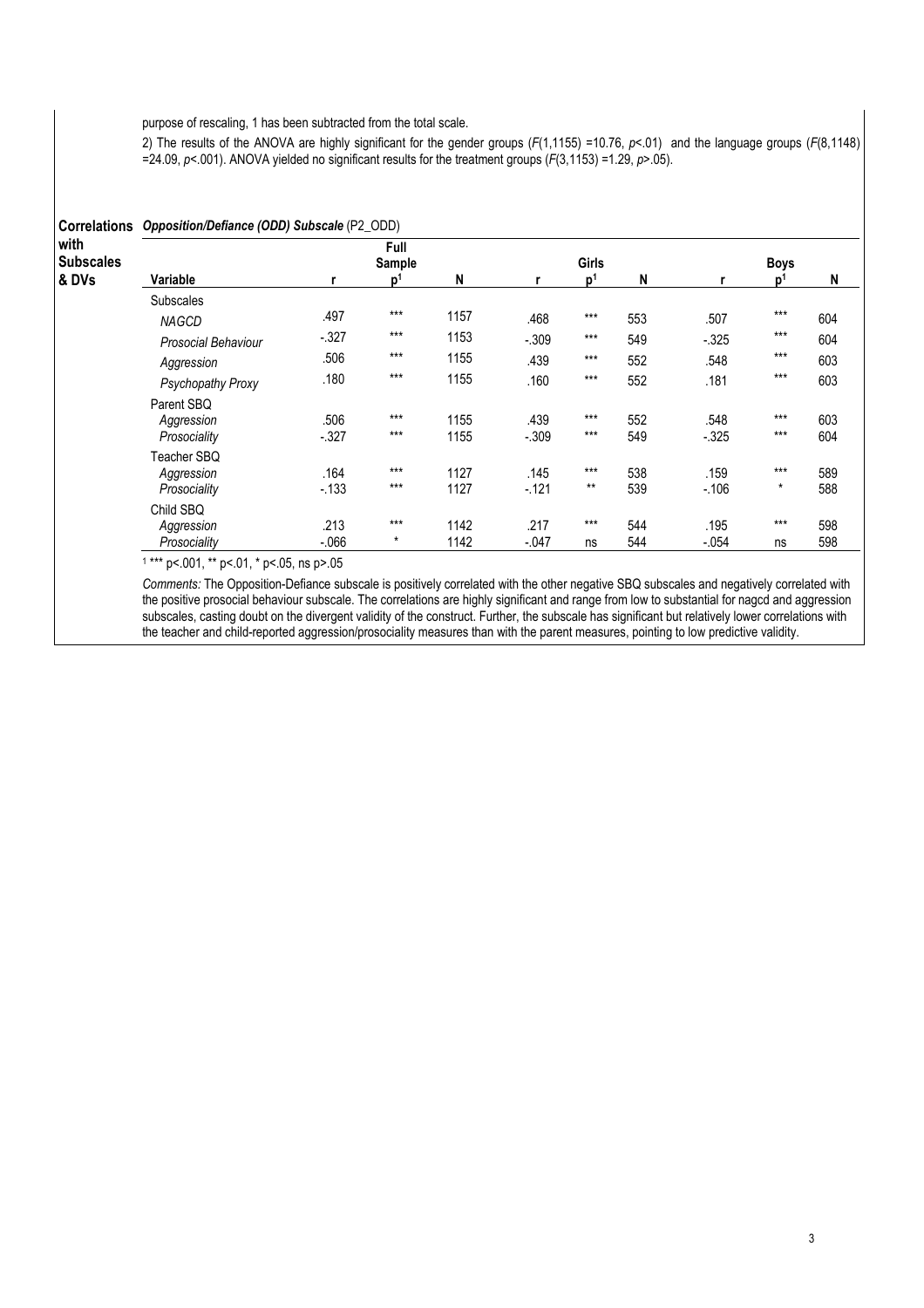|                                         | Social Behaviour Questionnaire - Subscale "Non-Aggressive Conduct Disorder (NACD)"                                                   |                                                                             |              |                                                                                        |                                                     |      |              |                 |                |                           |                   |                              |
|-----------------------------------------|--------------------------------------------------------------------------------------------------------------------------------------|-----------------------------------------------------------------------------|--------------|----------------------------------------------------------------------------------------|-----------------------------------------------------|------|--------------|-----------------|----------------|---------------------------|-------------------|------------------------------|
| Variable<br><b>Values</b>               | 5-point Likert scale<br>$\bullet$<br>$1 -$<br>never<br>$2 -$<br>rarely<br>3-<br>sometimes<br>4-<br>often<br>5-<br>very often<br>$7-$ | Does not apply (MISSING)                                                    |              |                                                                                        |                                                     |      |              |                 |                |                           |                   |                              |
|                                         | 8-<br>9-                                                                                                                             | Don't know/ Can't remember (MISSING)<br>No answer/ Answer refused (MISSING) |              |                                                                                        |                                                     |      |              |                 |                |                           |                   |                              |
| Variable                                |                                                                                                                                      |                                                                             |              |                                                                                        |                                                     |      |              |                 |                |                           |                   |                              |
| Wording &                               | Variable Name                                                                                                                        | Label                                                                       |              | Wording                                                                                |                                                     |      |              |                 |                |                           |                   | Missings (%)                 |
| Case<br><b>Summary</b>                  | P2_12010_1                                                                                                                           | NAGCD <sub>1</sub><br>NAGCD <sub>2</sub>                                    |              |                                                                                        | <childname> steals at home</childname>              |      |              |                 |                |                           |                   | $(0.0\%)$                    |
|                                         | P2_12010_2                                                                                                                           | NAGCD <sub>3</sub>                                                          |              |                                                                                        | <childname> steals outside the home</childname>     |      |              |                 |                |                           |                   | $(0.4\%)$                    |
|                                         | P2_12010_3                                                                                                                           | NAGCD <sub>4</sub>                                                          |              |                                                                                        | <childname> destroys his/her own things</childname> |      |              |                 |                |                           |                   | $(0.0\%)$                    |
|                                         | P2_12010_8                                                                                                                           |                                                                             |              | <childname> destroys things belonging to his/her family, or other children</childname> |                                                     |      |              |                 |                |                           |                   | $(0.1\%)$                    |
|                                         | P2_12010_9                                                                                                                           | NAGCD <sub>5</sub>                                                          |              | <childname> tells lies and cheats</childname>                                          |                                                     |      |              |                 |                |                           |                   | $(0.1\%)$                    |
|                                         | Total $N = 1191$                                                                                                                     |                                                                             |              |                                                                                        |                                                     |      |              |                 |                |                           |                   |                              |
| <b>Descriptive</b>                      |                                                                                                                                      |                                                                             |              |                                                                                        |                                                     |      |              |                 |                |                           |                   |                              |
| <b>Statistics</b>                       |                                                                                                                                      |                                                                             |              |                                                                                        |                                                     |      |              |                 |                |                           |                   | $\alpha$ If Item             |
|                                         | Variable Name                                                                                                                        | Label                                                                       |              | Mean                                                                                   | <b>Standard</b><br>Deviation                        | Min. | Max.         | <b>Skewness</b> | Kurtosis       | Item-Scale<br>Correlation |                   | Removed<br>$(\alpha = .549)$ |
|                                         | P2_12010_1<br>P2_12010_2                                                                                                             | NAGCD <sub>1</sub><br>NAGCD <sub>2</sub>                                    |              | 1.09<br>1.05                                                                           | .331<br>.235                                        | 1    | 4<br>3       | 4.13<br>5.39    | 18.76<br>31.43 | .329<br>.233              |                   | .507<br>.548                 |
|                                         | P2_12010_3                                                                                                                           | NAGCD 3                                                                     |              | 1.40                                                                                   | .708                                                |      | 5            | 1.85            | 3.47           | .384                      |                   | .447                         |
|                                         | P2_12010_8<br>P2_12010_9                                                                                                             | NAGCD <sub>4</sub><br>NAGCD <sub>5</sub>                                    |              | 1.24<br>1.83                                                                           | .529<br>.821                                        | 1    | 5<br>5       | 2.52<br>.624    | 7.54<br>$-264$ | .406<br>.351              |                   | .441<br>.497                 |
| <b>Sum Index</b>                        | <b>Non-Aggressive Conduct Disorder (NAGCD) Subscale (P2_NAGCD)</b>                                                                   |                                                                             |              |                                                                                        |                                                     |      |              |                 |                |                           |                   |                              |
| <b>Descriptive</b><br><b>Statistics</b> | Group                                                                                                                                | N                                                                           | Mean         | Standard<br>Deviation                                                                  | Min.                                                |      | Max.         | Skew-<br>ness   | Kurtosis       | df                        | <b>ANOVA</b><br>F | p                            |
|                                         | Full sample                                                                                                                          | 1191                                                                        | .323         | .341                                                                                   | .000                                                |      | 2.00         | 1.33            | 2.00           |                           |                   |                              |
|                                         | Gender                                                                                                                               |                                                                             |              |                                                                                        |                                                     |      |              |                 |                | $\mathbf{1}$              | 20.59             | .000                         |
|                                         | Girls<br>Boys                                                                                                                        | 569<br>622                                                                  | .276<br>.365 | .309<br>.363                                                                           | .000<br>.000                                        |      | 2.00<br>1.80 | 1.43<br>1.22    | 2.68<br>1.45   |                           |                   |                              |
|                                         | Treatment                                                                                                                            |                                                                             |              |                                                                                        |                                                     |      |              |                 |                | 3                         | .599              | .616                         |
|                                         | Control                                                                                                                              | 318                                                                         | .327         | .331                                                                                   | .000                                                |      | 1.80         | 1.17            | 1.59           |                           |                   |                              |
|                                         | Triple P                                                                                                                             | 283                                                                         | .320         | .340                                                                                   | .000                                                |      | 1.80         | 1.29            | 1.69           |                           |                   |                              |
|                                         | <b>PATHS</b><br>Combination                                                                                                          | 334<br>256                                                                  | .338<br>.301 | .338<br>.357                                                                           | .000<br>.000                                        |      | 1.60<br>2.00 | 1.20<br>1.73    | 1.46<br>3.52   |                           |                   |                              |
|                                         | Language                                                                                                                             |                                                                             |              |                                                                                        |                                                     |      |              |                 |                | 8                         | 6.82              | .000                         |
|                                         | German                                                                                                                               | 799                                                                         | .360         | .347                                                                                   | .000                                                |      | 2.00         | 1.34            | 2.13           |                           |                   |                              |
|                                         | Albanian                                                                                                                             | 69                                                                          | .286         | .344                                                                                   | .000                                                |      | 1.20         | 1.23            | .683           |                           |                   |                              |
|                                         | Bos./Cro./ Serb.                                                                                                                     | 85                                                                          | .158         | .247                                                                                   | .000                                                |      | 1.20         | 1.85            | 3.57           |                           |                   |                              |
|                                         | English<br>Italian                                                                                                                   | 18<br>17                                                                    | .422<br>.412 | .422<br>.384                                                                           | .000<br>.000                                        |      | 1.60<br>1.20 | 1.19<br>.507    | 2.14<br>$-611$ |                           |                   |                              |
|                                         | Portuguese                                                                                                                           | 70                                                                          | .297         | .290                                                                                   | .000                                                |      | 1.20         | .760            | .183           |                           |                   |                              |
|                                         | Spanish                                                                                                                              | 46                                                                          | .283         | .317                                                                                   | .000                                                |      | 1.20         | 1.09            | .669           |                           |                   |                              |
|                                         | Tamil                                                                                                                                | 48                                                                          | .129         | .208                                                                                   | .000                                                |      | .800         | 1.83            | 3.09           |                           |                   |                              |
|                                         | Turkish                                                                                                                              | 39                                                                          | .231         | .369                                                                                   | .000                                                |      | 1.40         | 1.65            | 1.98           |                           |                   |                              |

Comments:

1) The scale has been constructed by taking the average of all the variables. The maximum number of missing values was 1. For the purpose of rescaling, 1 has been subtracted from the total scale.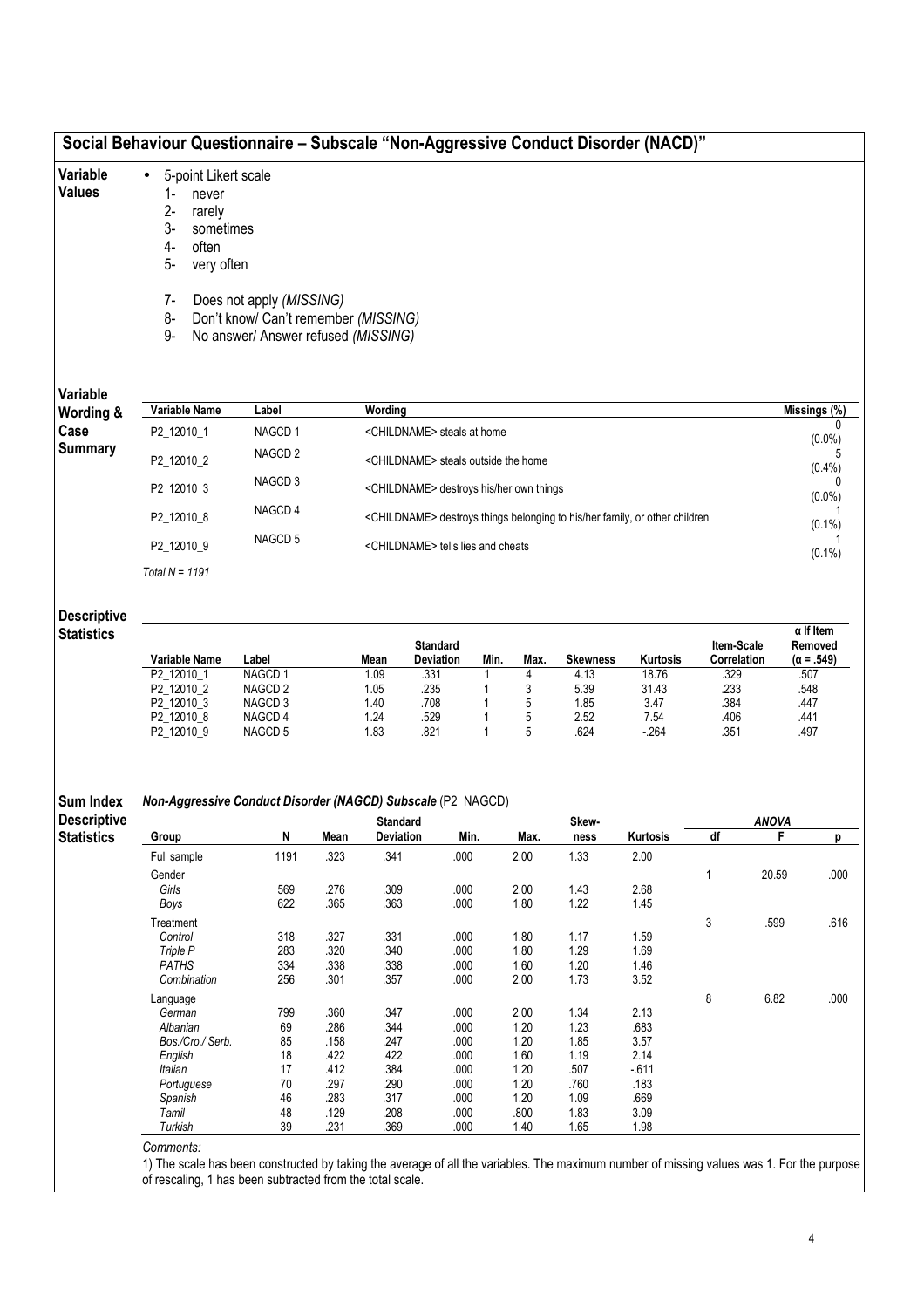2) The results of the ANOVA are highly significant for the gender groups ( $F(1,1189)$  =20.596,  $p<.001$ ) and the language groups ( $F(8,1182)$ ) =6.82, p<.001). ANOVA yielded no significant results for the treatment groups  $(F(3,1187) = .599, p > .05)$ .

|                          | Correlations Non-Aggressive Conduct Disorder (NAGCD) Subscale (P2_NAGCD) |                |                |      |         |                |     |          |             |     |  |  |
|--------------------------|--------------------------------------------------------------------------|----------------|----------------|------|---------|----------------|-----|----------|-------------|-----|--|--|
| with<br><b>Subscales</b> |                                                                          | Full<br>Sample |                |      |         | Girls          |     |          | <b>Boys</b> |     |  |  |
| & DVs                    | Variable                                                                 | r              | $\mathbf{D}^1$ | N    | r       | $\mathsf{D}^1$ | N   |          | D'          | N   |  |  |
|                          | <b>Subscales</b>                                                         |                |                |      |         |                |     |          |             |     |  |  |
|                          | <b>ODD</b>                                                               | .497           | $***$          | 1157 | .468    | $***$          | 553 | .507     | $***$       | 604 |  |  |
|                          | <b>Prosocial Behaviour</b>                                               | $-.267$        | $***$          | 1187 | $-285$  | $***$          | 565 | $-227$   | $***$       | 622 |  |  |
|                          | Aggression                                                               | .498           | $***$          | 1189 | .432    | $***$          | 568 | .531     | $***$       | 621 |  |  |
|                          | Psychopathy Proxy                                                        | .196           | $***$          | 1189 | .152    | $***$          | 568 | .204     | $***$       | 621 |  |  |
|                          | Parent SBQ                                                               |                |                |      |         |                |     |          |             |     |  |  |
|                          | Aggression                                                               | .498           | $***$          | 1189 | .432    | $***$          | 568 | .531     | $***$       | 621 |  |  |
|                          | Prosociality                                                             | $-.267$        | $***$          | 1187 | $-285$  | $***$          | 565 | $-227$   | $***$       | 622 |  |  |
|                          | Teacher SBQ                                                              |                |                |      |         |                |     |          |             |     |  |  |
|                          | Aggression                                                               | .134           | $***$          | 1159 | .092    | $\star$        | 554 | .135     | $***$       | 605 |  |  |
|                          | Prosociality                                                             | $-.076$        | $^\star$       | 1160 | $-.051$ | ns             | 555 | $-0.035$ | ns          | 605 |  |  |
|                          | Child SBQ                                                                |                |                |      |         |                |     |          |             |     |  |  |
|                          | Aggression                                                               | .188           | $***$          | 1175 | .194    | $***$          | 560 | .161     | $***$       | 615 |  |  |
|                          | Prosociality                                                             | $-.072$        | $^\star$       | 1175 | .057    | ns             | 560 | $-117$   | $***$       | 615 |  |  |

1 \*\*\* p<.001, \*\* p<.01, \* p<.05, ns p>.05

Comments: The NAGCD Subscale is positively correlated with the three other negative SBQ subscales and negatively correlated with the positive prosocial behaviour subscale. The correlations are highly significant and range from low to substantial for the odd and aggression subscales, casting doubt on the divergent validity of the construct. Further, the subscale has relatively lower correlations with the teacher and child-reported aggression/prosociality scores than with the parent-reported ones, pointing to low predictive validity.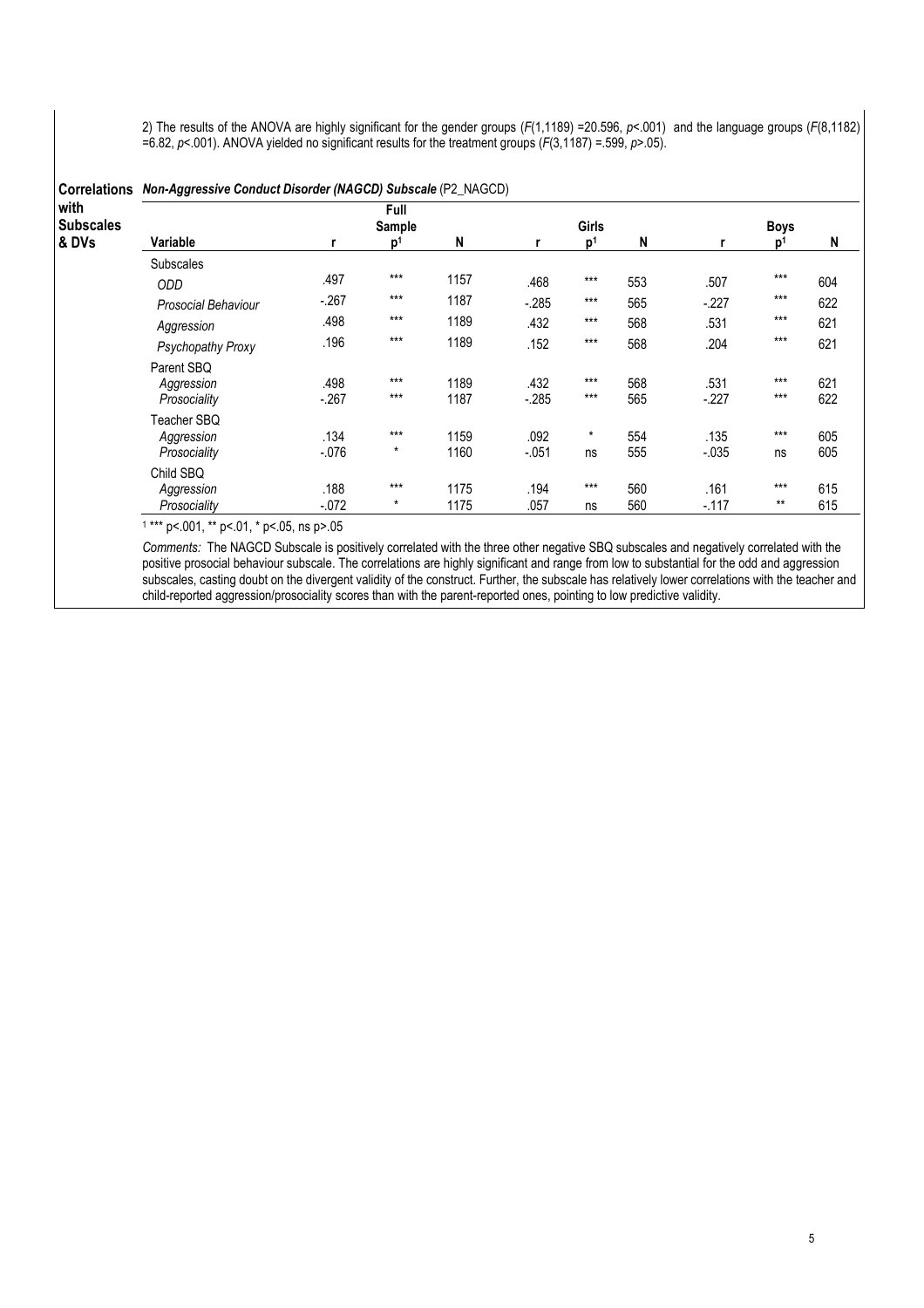| Social Behaviour Questionnaire – Subscale "Prosocial Behaviour" |  |  |  |  |
|-----------------------------------------------------------------|--|--|--|--|
|-----------------------------------------------------------------|--|--|--|--|

- 5-point Likert scale
- Variable Values
- 1- never
- 2- rarely
- 3- sometimes
- 4- often
- 5- very often
- 7- Does not apply (MISSING)
- 8- Don't know/ Can't remember (MISSING)
- 9- No answer/ Answer refused (MISSING)

| Wording &      | Variable Name | Label                  | Wording                                                                                                                          | Missings (%)    |
|----------------|---------------|------------------------|----------------------------------------------------------------------------------------------------------------------------------|-----------------|
| Case           | P2 12010 17   | Prosocial behaviour 1  | <childname> shows sympathy to someone who has made a mistake</childname>                                                         | 33<br>$(2.8\%)$ |
| <b>Summary</b> | P2_12010_18   | Prosocial behaviour 2  | <childname> volunteers to help clear up a mess someone else has made</childname>                                                 | 10<br>$(0.8\%)$ |
|                | P2 12010 19   | Prosocial behaviour 3  | <childname> if there is a quarrel or dispute, will try to stop it</childname>                                                    | 36<br>$(3.0\%)$ |
|                | P2_12010_20   | Prosocial behaviour 4  | <childname> will try to help someone who has been hurt</childname>                                                               | 35<br>(2.9%)    |
|                | P2 12010 21   | Prosocial behaviour 5  | <childname> will invite bystanders to join in a game</childname>                                                                 | (0.7%)          |
|                | P2 12010 22   | Prosocial behaviour 6  | <childname> spontaneously helps to pick up objects, which another child has<br/>dropped (e.g., pencils, books, etc.)</childname> | 29<br>$(2.4\%)$ |
|                | P2 12010 23   | Prosocial behaviour 7  | <childname> comforts a child who is crying or upset</childname>                                                                  | $(0.8\%)$       |
|                | P2 12010 24   | Prosocial behaviour 8  | <childname> listens to others' points of view</childname>                                                                        | $(0.6\%)$       |
|                | P2 12010 25   | Prosocial behaviour 9  | <childname> is good at understanding other people's feelings</childname>                                                         | 13<br>$(1.1\%)$ |
|                | P2 12010 26   | Prosocial behaviour 10 | <childname> shares things with others</childname>                                                                                | $(0.3\%)$       |

### Descriptive **Statistics**

| Variable Name | Label                     | Mean | <b>Standard</b><br><b>Deviation</b> | Min. | Max. | <b>Skewness</b> | <b>Kurtosis</b> | Item-Scale<br>Correlation | $\alpha$ If Item<br>Removed<br>$(\alpha = .794)$ |
|---------------|---------------------------|------|-------------------------------------|------|------|-----------------|-----------------|---------------------------|--------------------------------------------------|
| P2 12010 17   | Prosocial behaviour       | 3.55 | .861                                |      | 5    | $-239$          | .042            | .520                      | .770                                             |
| P2 12010 18   | Prosocial behaviour       | 2.89 | 1.07                                |      | 5    | .139            | $-533$          | .421                      | .784                                             |
| P2 12010 19   | Prosocial behaviour       | 3.25 | 1.06                                |      | 5    | $-290$          | $-0.359$        | .439                      | .781                                             |
| P2 12010 20   | Prosocial behaviour       | 4.12 | .798                                |      | 5    | $-657$          | .233            | .578                      | .765                                             |
| P2 12010 21   | Prosocial behaviour       | 3.91 | .845                                |      | 5    | $-716$          | .746            | .429                      | .780                                             |
| P2 12010 22   | Prosocial behaviour       | 3.59 | 1.01                                |      | 5    | $-417$          | $-244$          | .499                      | .772                                             |
| P2 12010 23   | Prosocial behaviour       | 3.90 | .893                                |      | 5    | $-454$          | $-189$          | .614                      | .758                                             |
| P2 12010 24   | Prosocial behaviour       | 3.71 | .801                                |      | 5    | $-513$          | .566            | .354                      | .788                                             |
| P2 12010 25   | Prosocial behaviour       | 3.99 | .809                                |      | 5    | $-.490$         | $-088$          | .460                      | .777                                             |
| P2 12010 26   | Prosocial behaviour<br>10 | 3.97 | .841                                |      | 5    | $-724$          | .699            | .383                      | .785                                             |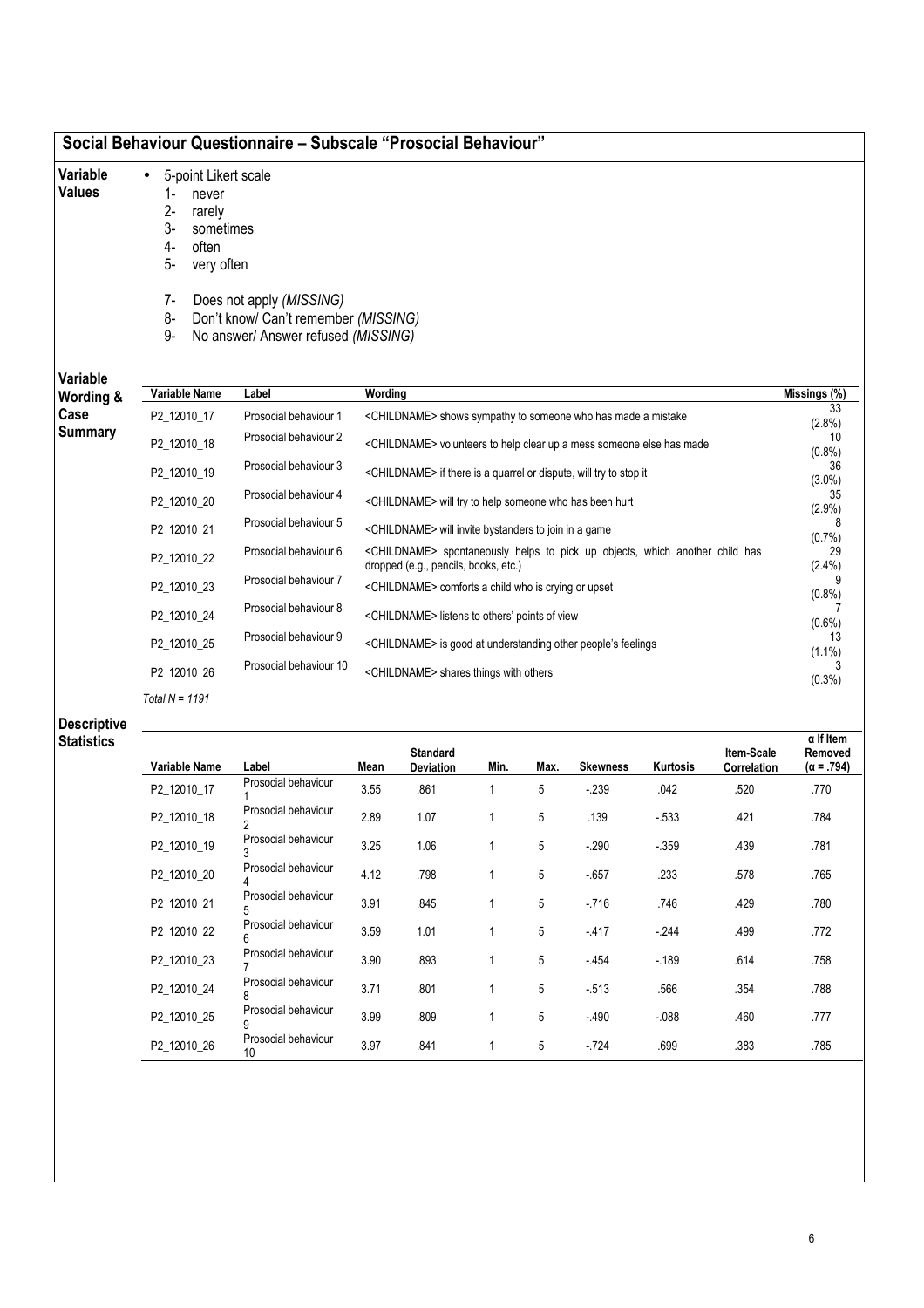### Sum Index Prosocial Behaviour Subscale (P2\_PROSO)

| <b>OUIII IIIUCA</b> | <b>I</b> TUSUCIAI DEITAYIUUI UUDSCAIE (1 Z. TITUUU) |      |      |                 |      |      |        |          |    |              |      |
|---------------------|-----------------------------------------------------|------|------|-----------------|------|------|--------|----------|----|--------------|------|
| <b>Descriptive</b>  |                                                     |      |      | <b>Standard</b> |      |      | Skew-  |          |    | <b>ANOVA</b> |      |
| <b>Statistics</b>   | Group                                               | N    | Mean | Deviation       | Min. | Max. | ness   | Kurtosis | df | F            | р    |
|                     | Full sample                                         | 1187 | 2.69 | .529            | 1.00 | 4.00 | $-064$ | $-136$   |    |              |      |
|                     | Gender                                              |      |      |                 |      |      |        |          | 1  | 35.94        | .000 |
|                     | Girls                                               | 565  | 2.78 | .499            | 1.30 | 4.00 | .030   | $-359$   |    |              |      |
|                     | Boys                                                | 622  | 2.60 | .542            | 1.00 | 4.00 | $-061$ | $-078$   |    |              |      |
|                     | Treatment                                           |      |      |                 |      |      |        |          | 3  | .343         | .794 |
|                     | Control                                             | 318  | 2.67 | .519            | 1.22 | 4.00 | .100   | $-0.94$  |    |              |      |
|                     | Triple P                                            | 283  | 2.71 | .520            | 1.30 | 3.90 | $-142$ | $-235$   |    |              |      |
|                     | <b>PATHS</b>                                        | 333  | 2.67 | .550            | 1.00 | 4.00 | $-176$ | $-014$   |    |              |      |
|                     | Combination                                         | 253  | 2.70 | .526            | 1.10 | 4.00 | .003   | $-241$   |    |              |      |
|                     | Language                                            |      |      |                 |      |      |        |          | 8  | 9.62         | .000 |
|                     | German                                              | 799  | 2.63 | .494            | 1.10 | 4.00 | $-088$ | $-157$   |    |              |      |
|                     | Albanian                                            | 68   | 2.81 | .553            | 1.60 | 3.88 | $-264$ | $-483$   |    |              |      |
|                     | Bos./Cro./ Serb.                                    | 85   | 2.89 | .565            | 1.50 | 4.00 | $-062$ | $-283$   |    |              |      |
|                     | English                                             | 18   | 2.52 | .546            | 1.30 | 3.70 | .133   | .885     |    |              |      |
|                     | Italian                                             | 17   | 2.50 | .687            | 1.30 | 3.78 | $-124$ | $-177$   |    |              |      |
|                     | Portuguese                                          | 70   | 2.77 | .535            | 1.00 | 4.00 | $-308$ | .906     |    |              |      |
|                     | Spanish                                             | 45   | 2.75 | .642            | 1.20 | 3.90 | $-134$ | $-276$   |    |              |      |
|                     | Tamil                                               | 47   | 3.16 | .459            | 2.00 | 4.00 | $-387$ | .018     |    |              |      |
|                     | Turkish                                             | 38   | 2.55 | .512            | 1.40 | 3.60 | $-047$ | $-504$   |    |              |      |

Comments:

1) The scale has been constructed by taking the average of all the variables. The maximum number of missing values allowed was 3. For the purpose of rescaling, 1 has been subtracted from the total scale.

2) The results of the ANOVA are highly significant for the gender groups (F(1,1185) =35.94, p<.001) and the language groups (F(8,1178) =9.62,  $p$ <.001). ANOVA yielded no significant results for the treatment groups ( $F(3,1183) = 343$ ,  $p > .05$ ).

### Correlations Prosocial Behaviour Subscale (P2\_PROSO)

| with<br><b>Subscales</b> |                                           |                  | Full<br>Sample |              |                 | Girls          |            |                 | <b>Boys</b>    |            |
|--------------------------|-------------------------------------------|------------------|----------------|--------------|-----------------|----------------|------------|-----------------|----------------|------------|
| & DVs                    | Variable                                  |                  | p <sup>1</sup> | N            |                 | p <sup>1</sup> | N          |                 | D <sup>1</sup> | N          |
|                          | Subscales                                 |                  |                |              |                 |                |            |                 |                |            |
|                          | <b>ODD</b>                                | $-.327$          | $***$          | 1153         | $-.309$         | $***$          | 549        | $-325$          | $***$          | 604        |
|                          | <b>NAGCD</b>                              | $-267$           | $***$          | 1187         | $-285$          | $***$          | 565        | $-227$          | ***            | 622        |
|                          | Aggression                                | $-261$           | $***$          | 1185         | $-.202$         | $***$          | 564        | $-.277$         | $***$          | 621        |
|                          | <b>Pychopathy Proxy</b>                   | $-125$           | $***$          | 1185         | $-.088$         | $\star$        | 564        | $-123$          | $***$          | 621        |
|                          | Parent SBQ<br>Aggression                  | $-261$           | $***$          | 1185         | $-.202$         | $***$          | 564        | $-.277$         | $***$          | 621        |
|                          | Teacher SBQ<br>Aggression<br>Prosociality | $-.080$<br>.137  | $**$<br>$***$  | 1155<br>1156 | $-.076$<br>.124 | ns<br>$***$    | 550<br>551 | $-.043$<br>.066 | ns<br>ns       | 605<br>605 |
|                          | Child SBQ                                 |                  |                |              |                 |                |            |                 |                |            |
|                          | Aggression<br>Prosociality                | $-0.098$<br>.087 | $***$<br>$***$ | 1171<br>1171 | $-.073$<br>.060 | ns<br>ns       | 556<br>556 | $-080$<br>.062  | $\star$<br>ns  | 615<br>615 |

1 \*\*\* p<.001, \*\* p<.01, \* p<.05, ns p>.05

Comments: The Prosocial Behaviour Subscale is negatively correlated with all the negative SBQ subscales. The correlations are significant and range from low to moderate. It does not, however, have much correlation with the aggression scores derived from the teacher- and childassessments. Further, the Prosocial Behaviour Subscale has very low correlation with the other measures of prosociality (teacher and childassessed), pointing to very low convergent validity.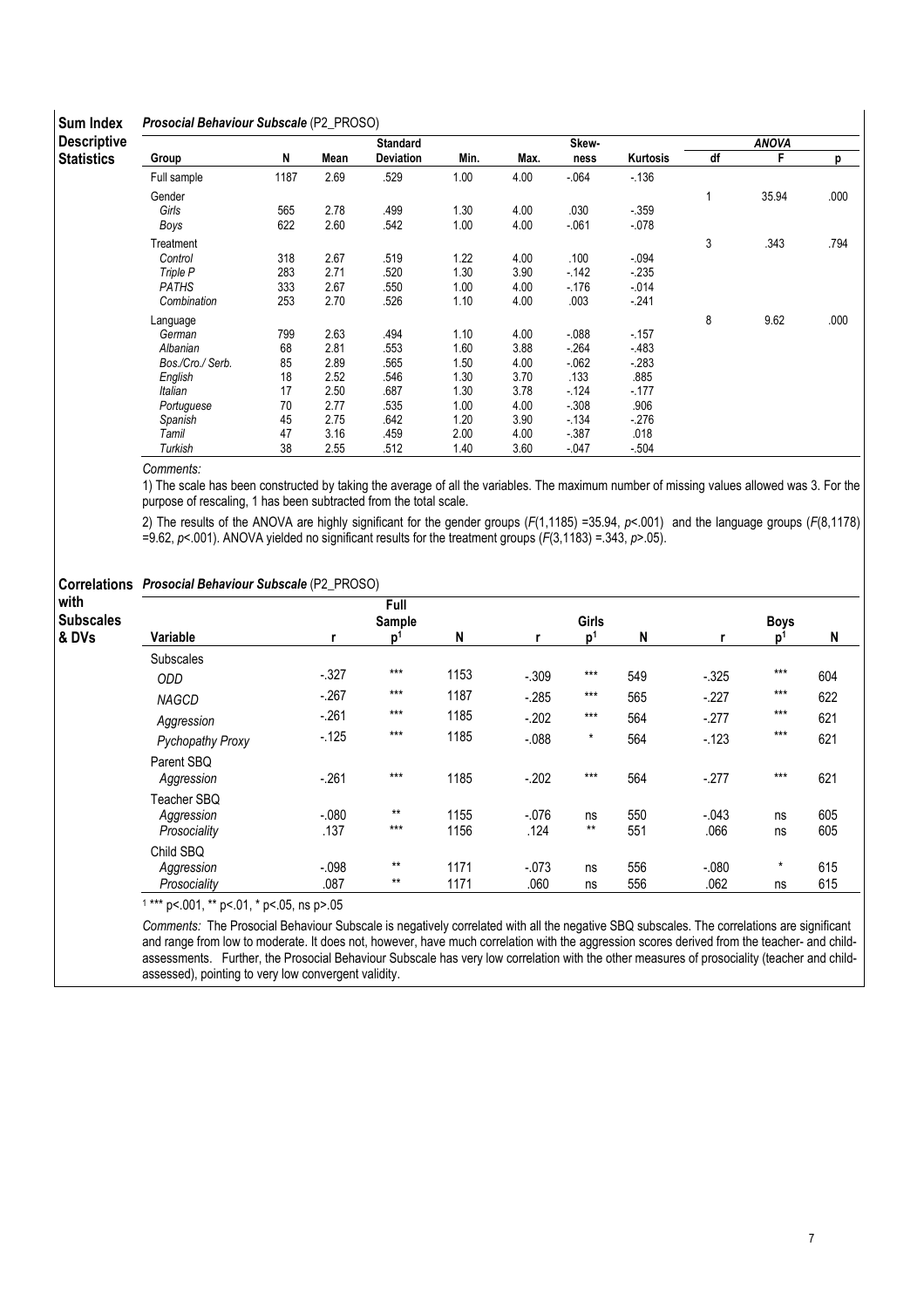| Social Behaviour Questionnaire – Subscale "Overall Aggression" |  |  |  |  |
|----------------------------------------------------------------|--|--|--|--|
|----------------------------------------------------------------|--|--|--|--|

- Variable • 5-point Likert scale
- Values
- 1- never
- 2- rarely
- 3- sometimes
- 4- often 5- very often
- 
- 7- Does not apply (MISSING)
- 8- Don't know/ Can't remember (MISSING)
- 9- No answer/ Answer refused (MISSING)

Variable

| Variable<br>Wording & | Variable Name    | Label               | Wording                                                                         | Missings (%)    |
|-----------------------|------------------|---------------------|---------------------------------------------------------------------------------|-----------------|
| Case                  | P2 12010 10      | Physical aggr 1     | <childname> gets into fights</childname>                                        | (0.3%)          |
| <b>Summary</b>        | P2_12010_11      | Physical aggr 2     | <childname> physically attacks people</childname>                               | (0.3%)          |
|                       | P2_12010_12      | Physical aggr 3     | <childname> kicks, bites, hits other children</childname>                       | (0.4% )         |
|                       | P2_12010_13      | Physical aggr 4     | <childname> is cruel, bullies or is mean to others</childname>                  | (0.3%)          |
|                       | P2_12010_16      | Physical aggr 5     | <childname> kicks, bites, hits his/her mother</childname>                       | $(0.0\%)$       |
|                       | P2 12010 27      | Instrumental aggr 1 | <childname> encourages other children to pick on a particular child</childname> | 18<br>(1.5%)    |
|                       | P2_12010_28      | Instrumental aggr 2 | <childname> tries to dominate other children</childname>                        | 11<br>(0.9%     |
|                       | P2_12010_29      | Instrumental aggr 3 | <childname> scares other children to get what he/she wanted</childname>         | 10<br>(0.9%     |
|                       | P2_12010_14      | Instrumental aggr 4 | <childname> threatens people</childname>                                        | $(0.3\%)$       |
|                       | P2_12010_30      | Reactive aggr 1     | <childname> reacts in an aggressive manner when teased</childname>              | 13<br>$(1.1\%)$ |
|                       | P2 12010 31      | Reactive aggr 2     | <childname> reacts in an aggressive manner when something was taken</childname> | 27<br>(2.3%)    |
|                       | P2_12010_32      | Reactive aggr 3     | <childname> reacts in an aggressive manner when contradicted</childname>        | $(0.5\%)$       |
|                       | Total $N = 1191$ |                     |                                                                                 |                 |

Descriptive

| Statistics |             |                     |      |                  |      |      |                 |                 |                    | α If Item         |
|------------|-------------|---------------------|------|------------------|------|------|-----------------|-----------------|--------------------|-------------------|
|            | Variable    |                     |      | <b>Standard</b>  |      |      |                 |                 | Item-Scale         | Removed           |
|            | Name        | Label               | Mean | <b>Deviation</b> | Min. | Max. | <b>Skewness</b> | <b>Kurtosis</b> | <b>Correlation</b> | $(\alpha = .813)$ |
|            | P2_12010_10 | Physical aggr 1     | 1.46 | .693             |      |      | 1.34            | 1.02            | .456               | .800              |
|            | P2 12010 11 | Physical aggr 2     | 1.46 | .686             |      |      | 1.40            | 1.42            | .539               | .793              |
|            | P2 12010 12 | Physical aggr 3     | 1.50 | .700             |      |      | 1.15            | .284            | .489               | .797              |
|            | P2 12010 13 | Physical aggr 4     | 1.37 | .617             |      | 5    | 1.69            | 2.84            | .526               | .795              |
|            | P2 12010 16 | Physical aggr 5     | 1.23 | .532             |      |      | 2.70            | 8.60            | .333               | .809              |
|            | P2 12010 27 | Instrumental aggr 1 | 1.22 | .509             |      |      | 2.35            | 5.28            | .431               | .804              |
|            | P2 12010 28 | Instrumental aggr 2 | 1.90 | 1.01             |      |      | .889            | $-0.32$         | .415               | .807              |
|            | P2 12010 29 | Instrumental aggr 3 | 1.25 | .553             |      |      | 2.34            | 5.35            | .438               | .802              |
|            | P2 12010 14 | Instrumental aggr 4 | 1.23 | .541             |      |      | 2.63            | 7.04            | .476               | .800              |
|            | P2 12010 30 | Reactive aggr 1     | 2.60 | 1.07             |      |      | .084            | $-713$          | .537               | .794              |
|            | P2 12010 31 | Reactive aggr 2     | 2.56 | 1.06             |      |      | .153            | $-590$          | .522               | .795              |
|            | P2 12010 32 | Reactive aggr 3     | 2.23 | .963             |      |      | .397            | $-327$          | .548               | .791              |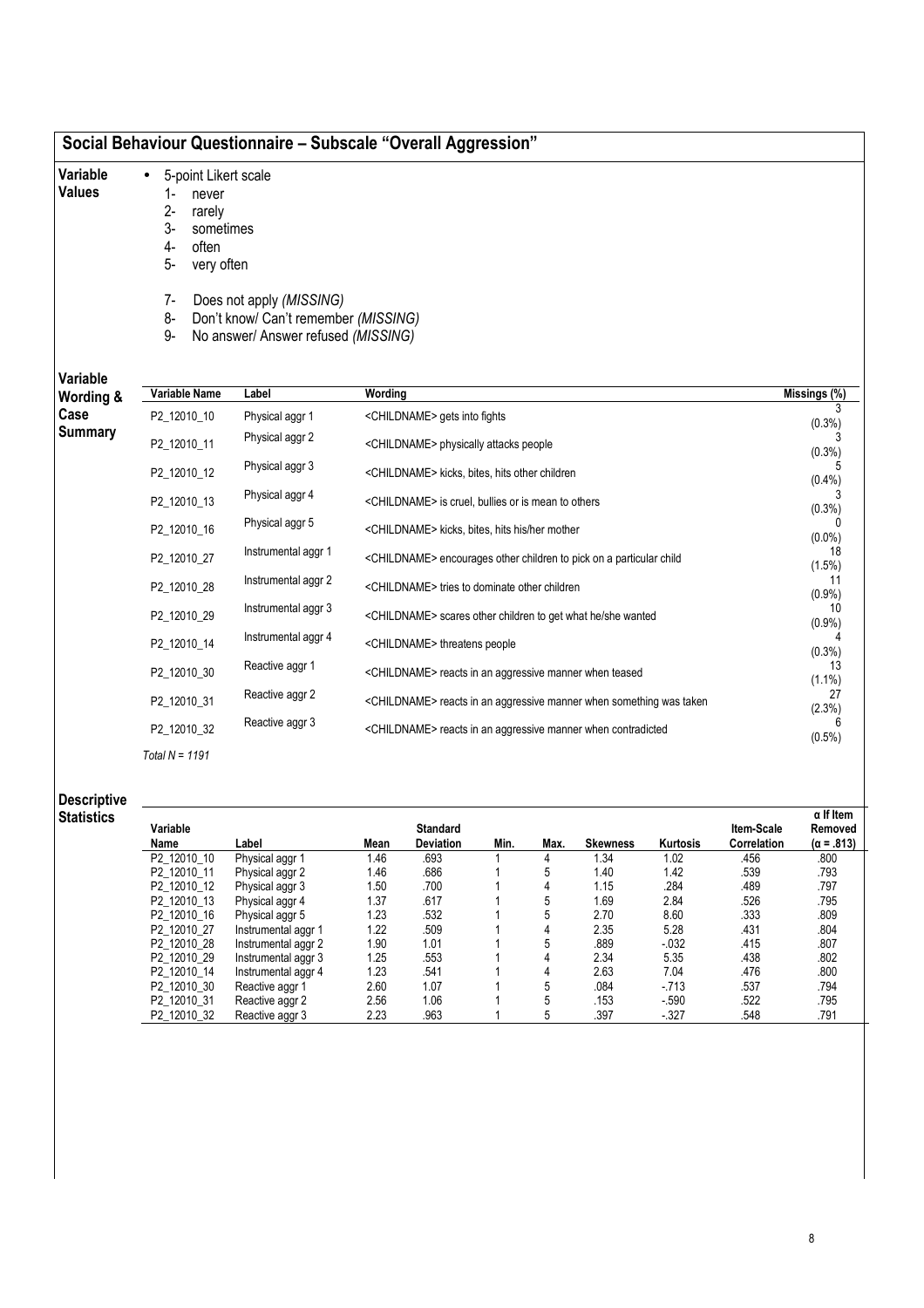#### Sum Index Aggression Subscale (P2\_AGGRESS)

| omii iiiman        | . ספי            |      |      |                 |      |      |       |          |    |              |      |
|--------------------|------------------|------|------|-----------------|------|------|-------|----------|----|--------------|------|
| <b>Descriptive</b> |                  |      |      | <b>Standard</b> |      |      | Skew- |          |    | <b>ANOVA</b> |      |
| <b>Statistics</b>  | Group            | N    | Mean | Deviation       | Min. | Max. | ness  | Kurtosis | df | F            | р    |
|                    | Full sample      | 1189 | .664 | .444            | .000 | 2.58 | .747  | .614     |    |              |      |
|                    | Gender           |      |      |                 |      |      |       |          |    | 20.59        | .000 |
|                    | Girls            | 568  | .603 | .419            | .000 | 2.50 | .716  | .460     |    |              |      |
|                    | Boys             | 621  | .719 | .459            | .000 | 2.58 | .738  | .617     |    |              |      |
|                    | Treatment        |      |      |                 |      |      |       |          | 3  | 1.88         | .131 |
|                    | Control          | 317  | .655 | .435            | .000 | 2.17 | .770  | .601     |    |              |      |
|                    | Triple P         | 283  | .663 | .435            | .000 | 2.42 | .636  | .342     |    |              |      |
|                    | <b>PATHS</b>     | 333  | .706 | .475            | .000 | 2.58 | .797  | .796     |    |              |      |
|                    | Combination      | 256  | .620 | .418            | .000 | 2.08 | .677  | .302     |    |              |      |
|                    | Language         |      |      |                 |      |      |       |          | 8  | 16.66        | .000 |
|                    | German           | 798  | .739 | .424            | .000 | 2.58 | .767  | 1.05     |    |              |      |
|                    | Albanian         | 68   | .647 | .457            | .000 | 1.75 | .630  | $-293$   |    |              |      |
|                    | Bos./Cro./ Serb. | 85   | .418 | .397            | .000 | 1.75 | 1.30  | 1.78     |    |              |      |
|                    | English          | 18   | .806 | .522            | .250 | 1.67 | .423  | $-1.67$  |    |              |      |
|                    | Italian          | 17   | .590 | .618            | .000 | 2.08 | 1.14  | .751     |    |              |      |
|                    | Portuguese       | 70   | 345  | .317            | .000 | 1.25 | 1.26  | 1.30     |    |              |      |
|                    | Spanish          | 46   | 367  | .355            | .000 | 1.33 | 1.05  | .276     |    |              |      |
|                    | Tamil            | 48   | .766 | .442            | .000 | 1.92 | .384  | $-173$   |    |              |      |
|                    | Turkish          | 39   | .444 | .440            | .000 | 2.00 | 1.72  | 3.39     |    |              |      |

Comments:

1) The scale has been constructed by taking the average of all the variables. The maximum number of missing values allowed was 4. For the purpose of rescaling, 1 has been subtracted from the total scale.

2) The results of the ANOVA are highly significant for the gender groups (F(1,1187) =20.59, p<.001) and the language groups (F(8,1180) =16.66, p<.001). ANOVA yielded no significant results for the treatment groups (F(3,1185) =1.88, p>.05).

### Correlations Aggression Subscale (P2\_AGGRESS)

| with             |                            |         | Full           |      |          |                |     |         |                |     |
|------------------|----------------------------|---------|----------------|------|----------|----------------|-----|---------|----------------|-----|
| <b>Subscales</b> |                            |         | Sample         |      |          | Girls          |     |         | <b>Boys</b>    |     |
| & DVs            | Variable                   |         | p <sup>1</sup> | N    |          | p <sup>1</sup> | N   |         | p <sup>1</sup> | N   |
|                  | <b>Subscales</b>           |         |                |      |          |                |     |         |                |     |
|                  | <b>ODD</b>                 | .506    | $***$          | 1155 | .439     | $***$          | 552 | .548    | $***$          | 603 |
|                  | <b>NAGCD</b>               | .498    | $***$          | 1189 | .432     | $***$          | 568 | .531    | $***$          | 621 |
|                  | Prosocial Behaviour        | $-261$  | $***$          | 1185 | $-.202$  | $***$          | 564 | $-277$  | $***$          | 621 |
|                  | Psychopathy Proxy          | .242    | $***$          | 1187 | .209     | $***$          | 567 | .247    | $***$          | 620 |
|                  | Parent SBQ<br>Prosociality | $-261$  | $***$          | 1185 | $-202$   | $***$          | 564 | $-.277$ | $***$          | 621 |
|                  | Teacher SBQ                |         |                |      |          |                |     |         |                |     |
|                  | Aggression                 | .176    | $***$          | 1157 | .138     | $***$          | 553 | .175    | $***$          | 604 |
|                  | Prosociality               | $-080$  | $***$          | 1158 | $-.044$  | ns             | 554 | $-047$  | ns             | 604 |
|                  | Child SBQ                  |         |                |      |          |                |     |         |                |     |
|                  | Aggression                 | .222    | $***$          | 1173 | .198     | $***$          | 559 | .217    | $***$          | 614 |
|                  | Prosociality               | $-.076$ | $***$          | 1173 | $-0.013$ | ns             | 559 | $-.085$ | $\star$        | 614 |

1 \*\*\* p<.001, \*\* p<.01, \* p<.05, ns p>.05

Comments: The Aggression Subscale is positively correlated with the three other negative SBQ subscales and negatively correlated with the positive prosocial behaviour subscale. The correlations are highly significant and range from moderate to substantial for the odd and nagcd subscales, casting doubt on the divergent validity of the construct. The subscale has lower correlations with the prosociality scores derived from the teacher and child-assessments than with the one derived from the parent-reports. Further, the Aggression Subscale has significant but low correlations with the other measures of aggression (teacher and child-assessed), pointing to low convergent validity.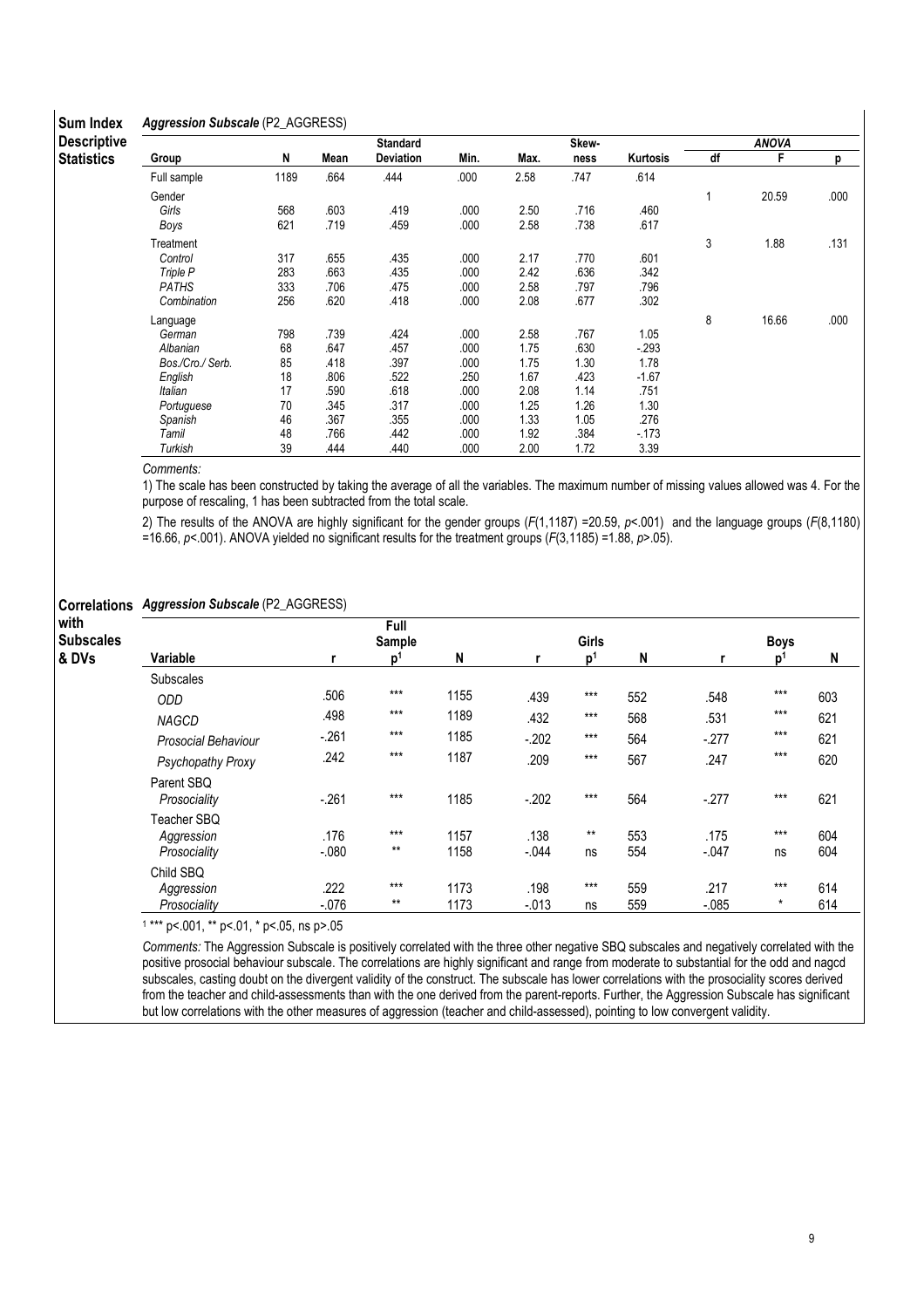|                    | 5-point Likert scale<br>$\bullet$      |                                      |              |                 |                                             |              |              |                         |       |                   |              |              |
|--------------------|----------------------------------------|--------------------------------------|--------------|-----------------|---------------------------------------------|--------------|--------------|-------------------------|-------|-------------------|--------------|--------------|
|                    | 1-<br>never                            |                                      |              |                 |                                             |              |              |                         |       |                   |              |              |
|                    | $2-$<br>rarely                         |                                      |              |                 |                                             |              |              |                         |       |                   |              |              |
|                    | $3-$<br>sometimes                      |                                      |              |                 |                                             |              |              |                         |       |                   |              |              |
|                    | $4-$<br>often                          |                                      |              |                 |                                             |              |              |                         |       |                   |              |              |
|                    |                                        |                                      |              |                 |                                             |              |              |                         |       |                   |              |              |
|                    | 5-<br>very often                       |                                      |              |                 |                                             |              |              |                         |       |                   |              |              |
|                    |                                        |                                      |              |                 |                                             |              |              |                         |       |                   |              |              |
|                    | $7-$                                   | Does not apply (MISSING)             |              |                 |                                             |              |              |                         |       |                   |              |              |
|                    | 8-                                     | Don't know/ Can't remember (MISSING) |              |                 |                                             |              |              |                         |       |                   |              |              |
|                    | 9-                                     | No answer/ Answer refused (MISSING)  |              |                 |                                             |              |              |                         |       |                   |              |              |
|                    |                                        |                                      |              |                 |                                             |              |              |                         |       |                   |              |              |
|                    | Variable Name                          | Label                                |              | Wording         |                                             |              |              |                         |       |                   |              |              |
|                    |                                        |                                      |              |                 |                                             |              |              |                         |       |                   |              | Missings (%) |
|                    | P2_12010_15                            | Psychopathy                          |              |                 | <childname> is cruel to animals</childname> |              |              |                         |       |                   |              | (0.2%)       |
|                    | Total $N = 1191$                       |                                      |              |                 |                                             |              |              |                         |       |                   |              |              |
|                    |                                        |                                      |              |                 |                                             |              |              |                         |       |                   |              |              |
| <b>Descriptive</b> |                                        |                                      |              |                 |                                             |              |              |                         |       |                   |              |              |
|                    |                                        |                                      |              |                 |                                             |              |              |                         |       |                   |              |              |
|                    |                                        |                                      |              |                 | <b>Standard</b>                             |              |              |                         |       |                   |              |              |
|                    | Variable Name<br>P2_12010_15           | Label<br>Psychopathy                 |              | Mean<br>1.09    | <b>Deviation</b><br>.330                    | Min.         | Max.<br>3    | <b>Skewness</b><br>3.83 |       | Kurtosis<br>15.13 |              |              |
| <b>Sum Index</b>   | Psychopathy Proxy Subscale (P2_psycho) |                                      |              |                 |                                             |              |              |                         |       |                   |              |              |
| <b>Descriptive</b> |                                        |                                      |              | <b>Standard</b> |                                             |              | Skew-        |                         |       |                   | <b>ANOVA</b> |              |
|                    | Group                                  | N                                    | Mean         | Deviation       | Min.                                        | Max.         | ness         | Kurtosis                |       | df                | F            | p            |
|                    | Full sample                            | 1,189                                | 1.09         | .330            | 1.00                                        | 3.00         | 3.83         |                         | 15.13 |                   |              |              |
|                    | Gender                                 |                                      |              |                 |                                             |              |              |                         |       | 1                 | 13.93        | .000         |
|                    | Girls                                  | 568                                  | 1.05         | .257            | 1.00                                        | 3.00         | 5.12         | 28.14                   |       |                   |              |              |
|                    | Boys                                   | 621                                  | 1.13         | .381            | 1.00                                        | 3.00         | 3.17         | 9.96                    |       |                   |              |              |
|                    |                                        |                                      |              |                 |                                             |              |              |                         |       |                   |              |              |
|                    | Treatment                              |                                      |              |                 |                                             |              |              |                         |       | 3                 | 2.35         | .071         |
|                    | Control                                | 316                                  | 1.13         | .386            | 1.00                                        | 3.00         | 3.20         |                         | 10.13 |                   |              |              |
|                    | Triple P                               | 283                                  | 1.06         | .266            | 1.00                                        | 3.00         | 4.80         | 24.74                   |       |                   |              |              |
|                    | <b>PATHS</b><br>Combination            | 334<br>256                           | 1.10         | .337<br>.304    | 1.00<br>1.00                                | 3.00<br>3.00 | 3.60<br>4.44 | 13.35<br>20.81          |       |                   |              |              |
|                    |                                        |                                      | 1.07         |                 |                                             |              |              |                         |       |                   |              |              |
|                    | Language                               |                                      |              |                 |                                             |              |              |                         |       | 8                 | 2.49         | .011         |
|                    | German                                 | 798                                  | 1.11         | .355            | 1.00                                        | 3.00         | 3.24         | 10.50                   |       |                   |              |              |
|                    | Albanian                               | 69                                   | 1.07         | .356            | 1.00                                        | 3.00         | 5.05         |                         | 25.09 |                   |              |              |
|                    | Bos./Cro./ Serb.                       | 85                                   | 1.02         | .152            | 1.00                                        | 2.00         | 6.40         | 39.90                   |       |                   |              |              |
|                    | English                                | 18                                   | 1.22         | .647            | 1.00                                        | 3.00         | 2.71         |                         | 5.98  |                   |              |              |
|                    | Italian                                | 17                                   | 1.00         | .000            | 1.00                                        | 1.00         | $\epsilon$   |                         |       |                   |              |              |
|                    | Portuguese                             | 69                                   | 1.00         | .000            | 1.00                                        | 1.00         |              |                         |       |                   |              |              |
|                    | Spanish                                | 46                                   | 1.02         | .147            | 1.00                                        | 2.00         | 6.78         | 46.00                   |       |                   |              |              |
|                    | Tamil<br>Turkish                       | 48<br>39                             | 1.08<br>1.05 | .347<br>.223    | 1.00<br>1.00                                | 3.00<br>2.00 | 4.54<br>4.23 | 21.59<br>16.78          |       |                   |              |              |